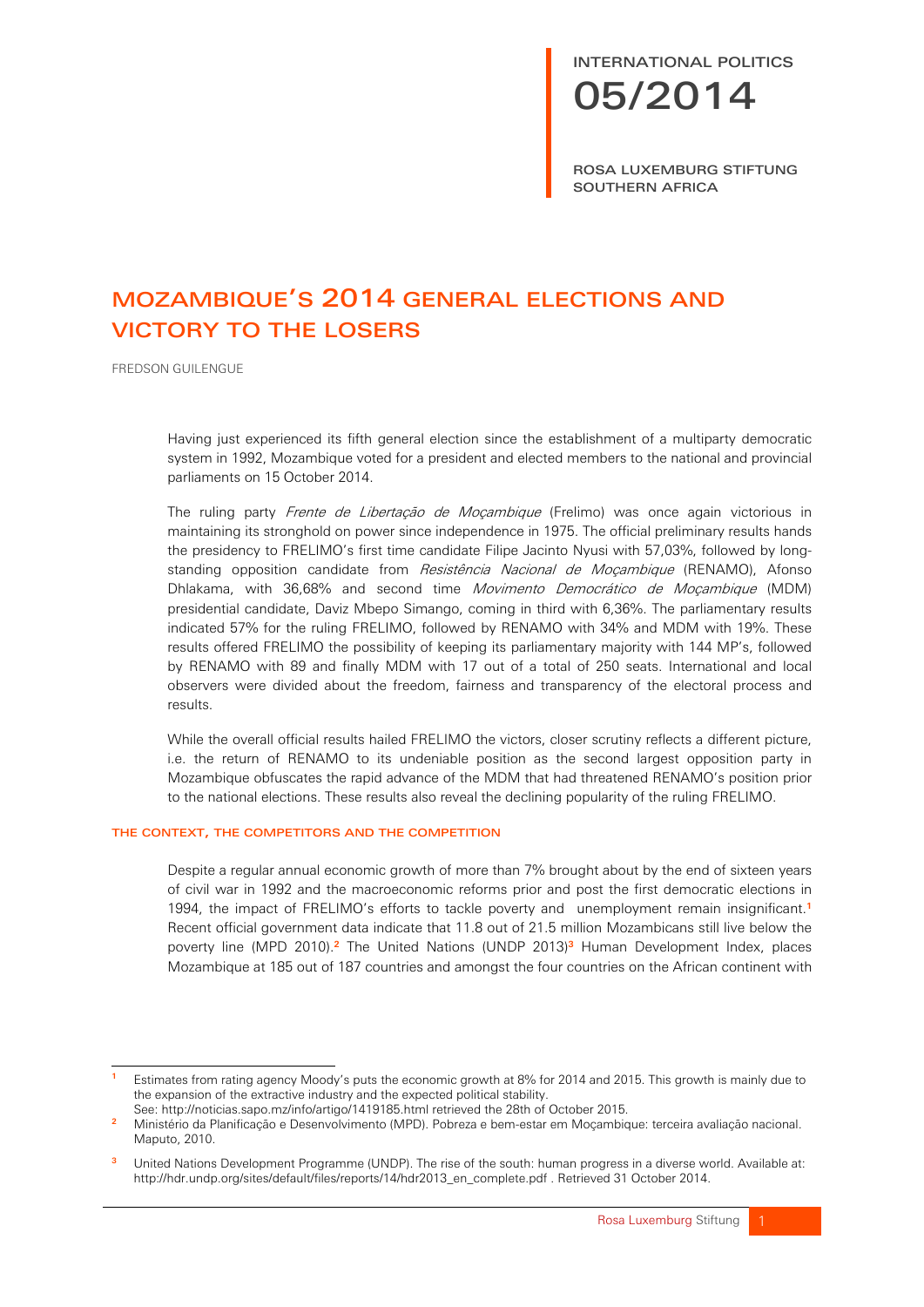the highest incidence of poverty in the world, only ahead of Niger and the Democratic Republic of Congo.**<sup>4</sup>**

With a population growth of 2.8% and an estimated 300 000 new entrants into the labour market every year, Mozambique's overall unemployment rate stands at 27%. The formal economy is largely urban in nature and accounts for only 32% of all employment.**<sup>5</sup>** In the rural areas where 80% of the population lives, the advance of the extractive industry and large-scale land investments is bringing few but extremely well-paid employment opportunities amidst processes of resettlement and the fear of land grabs.

Armando Guebuza, the outgoing Mozambican president was constitutionally blocked from serving another term in office after completing two consecutive terms of five years each. FRELIMO elected Filipe Jacinto Nyusi as its candidate. Nyusi, a 55 year old mechanical engineer, was born in the district of Mueda, Cabo Delgado Province and joined the party in 1973 at the age of fourteen. Before being elected by FRELIMO as its presidential candidate he served as Minister of Defence from 2008 to 2014. Very little is known about his character given his brief and indiscernible career in office. Nyusi's political persona and aptitude to deal with significant challenges is completely unknown. However, he appears more approachable than his predecessor who is generally perceived as being difficult. It is rumoured that FRELIMO's intention by appointing Nyusi's was to ensure that the control of Mozambique's political and economic power was transferred to the non-southerners (*Maconde* tribe), an equal minority tribe, in tribute for the role they played during the struggle for the country's independence (1964 - 1975). He is also perceived to have been chosen to protect Guebuza's economic interests and those of his inner circle**<sup>6</sup>**.

A new and an unknown candidate was not the only challenge FRELIMO faced prior to this election. Guebuza's ten year term in office produced a substantial amount of antipathy amongst Mozambicans, especially urban residents. In terms of economic redistribution, with the advent of the extractive industry, Guebuza consolidated FRELIMO's transition into a party driven by self-interest. After taking office in 2004, he expanded his financial control in business areas such as luxury goods, public works, communication, medical equipment, real estate and energy. His four children have all become harddriving entrepreneurs to the extent that his 35 years old daughter Valentina Guebuza was nominated by the Forbes Magazine as the seventh most powerful young woman in Africa.**<sup>7</sup>** This is also notable with other FRELIMO state and government officials expanding and/or building new interests in the extractive industry.<sup>8</sup> Guebuza's appetite for business has earned him a local nickname "Gue – business".

While publicly asking the ordinary Mozambicans to wait until they start benefiting from the country's mineral bonanza, the party's top officials are rapidly making their move to secure important shares of the mineral wealth**<sup>9</sup>**. The most widespread dissatisfaction surrounding Guebuza and FRELIMO's

- **<sup>5</sup>** www.africaneconomicoutlook.org retrieved on 24 October, 2014
- **<sup>6</sup>** Until now Mozambique's and FRELIMO's previous presidents had come from the South: Samora Machel (1975 1986) and Joaquim Chissano (1986 - 2004). Although Nyusi's predecessor, Armando Guebuza (2004 - 2014), was born in the Northern Province of Nampula he identifies himself more with the South where his parents come from.
- **<sup>7</sup>** http://www.voaportugues.com/content/isabel-dos-santos-e-valentina-guebuza-as-jovens-mais-poderas-deafrica/1804351.html retrieved on 24 October 2014.
- **<sup>8</sup>** Africa Intelligence. Available at: http://www.africaintelligence.com/ION/report/mozambique\_guebuza\_business\_network Accessed on the 2013.11.15
- **<sup>9</sup>** See Besseling, Robert. Mozambique Political dynamics, regulatory outlook and infrastructure risks; Centro de Integridade Pública (CIP). Os interesses empresariais dos gestores públicos da indústria extractiva. Available at: www.cip.org.mz

<sup>-</sup>2014 data from the Ibrahim Index of African Governance (IIAG) places Mozambique in the 22<sup>nd</sup> position out of 52 African countries. This position represents a regression of 2.2 points compared to the previous ranking and is attributed to the military and political instability that started in 2012 and culminated in the ceasefire agreement signed between the government of Mozambique and RENAMO on 24 August 2014. In the most recent Global Corruption Report published by the Transparency International in 2013, Mozambique ranked 119 out of 175, scoring only 42 in world rankings in which countries scoring less than 50 indicates a serious corruption problem (TI 2013). See: http://www.transparency.org/country#MOZ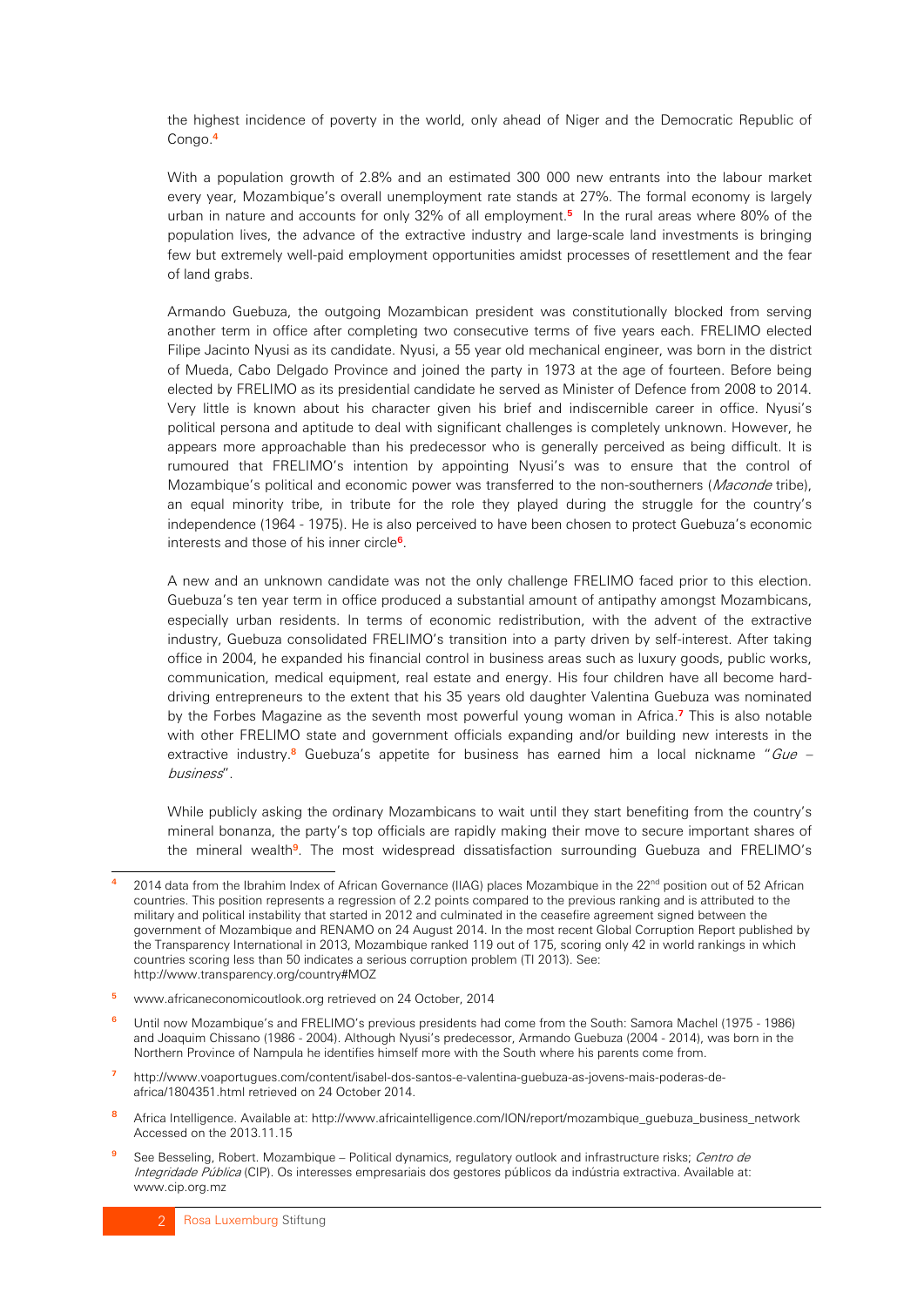political and economic governance were manifested in three consecutive riots (5<sup>th</sup> February 2008 on fuel and transport prices and on  $1^{st}$  and  $2^{nd}$  September 2010) which took place in urban municipalities.**<sup>10</sup>** This general dissatisfaction found further expression in the results of the 2013 Municipal elections which (in terms of controlling strategic urban municipalities) confined FRELIMO to the capital city of Maputo and the industrial municipality of Matola.

Nevertheless, FRELIMO built an effective strategy to address these challenges prior and during the official period of the electoral campaign. The ruling party put in place a very functional electoral machine operating countrywide. While the other parties campaign rallies were severely confined to the location of their presidential candidates (i.e. Dhlakama and Simango), FRELIMO's electoral machine was more balanced. This was coupled with reliance on dubious acts which suggested constitutional violations.**<sup>11</sup>** These acts involved the incumbent president Guebuza publicly introducing Nyusi to the population as his successor during his state missions around the country, as well as the use of the State apparatus for FRELIMO's electoral campaign.**<sup>12</sup>**

Afonso Dhlakama, aged 61, is a long-standing opposition presidential candidate. Together with his party, RENAMO, he has been at the forefront in the fight for presidency since the first multiparty elections in 1994, losing twice to the two previous FRELIMO candidates (Chissano and Guebuza). He is known for his autocratic leadership characterised by impeding the emergence of any potential successor within his party, for his guerrilla tactical skills and for having successfully transformed RENAMO from a guerrilla movement into a political party.**<sup>13</sup>** He is also known for his capacity to force the powerful FRELIMO into providing some concessions regarding opening the democratic space in Mozambique, the most recent move being the substantial amendments to the electoral legislation. In recognition of having signed the GPA in 1992, which put an end to the prevailing one-party state, he nicknamed himself "the father of democracy".

However, the previous electoral results and his subsequent political stance threatened his own and his party's political survival. Graphs one and two illustrate RENAMO's electoral performance since 1994. The 2013 municipal elections were boycotted by RENAMO. The vacuum this created gave MDM the opportunity to threaten to usurp RENAMO's position as the country's largest opposition party. RENAMO's poor electoral performance was further exacerbated by Dhlakama's retreat to the city of Nampula (from January 2010 to October 2012), later to his military headquarters Gorongosa, his subsequent calling off of the GPA and ultimately his confinement to the bush until 4 September 2014.

<sup>-</sup><sup>10</sup> These riots were followed by the 31<sup>st</sup> October 2013 first demonstration by the Mozambicans against its own government in 38 years of independency. This demonstration was triggered by the threatening spectre of war generated by the government counterattack on RENAMO, the spread of RENAMO's guerrilla attacks to Northern Mozambique (Nampula) as well as a sense of insecurity caused by an increasing number of kidnappings.

**<sup>11</sup>** http://www.voaportugues.com/content/mo%C3%A7ambique-digress%C3%A3o-de-nyusi-geracontrov%C3%A9rsia/1879023.html ; https://www.facebook.com/CanalMoz/posts/622965107772590 ; http://www.portaldeangola.com/2014/03/mocambique-digressao-de-nyusi-gera-controversia/ all retrieved on the 27 October 2014.

**<sup>12</sup>** http://www.cip.org.mz/election2013/ retrieved on 27 October 2014

**<sup>13</sup>** Vines, A. (7 November 2013). Renamo's Rise and Decline: The politics of reintegration in Mozambique. International Peacekeeping, pp. 375-393.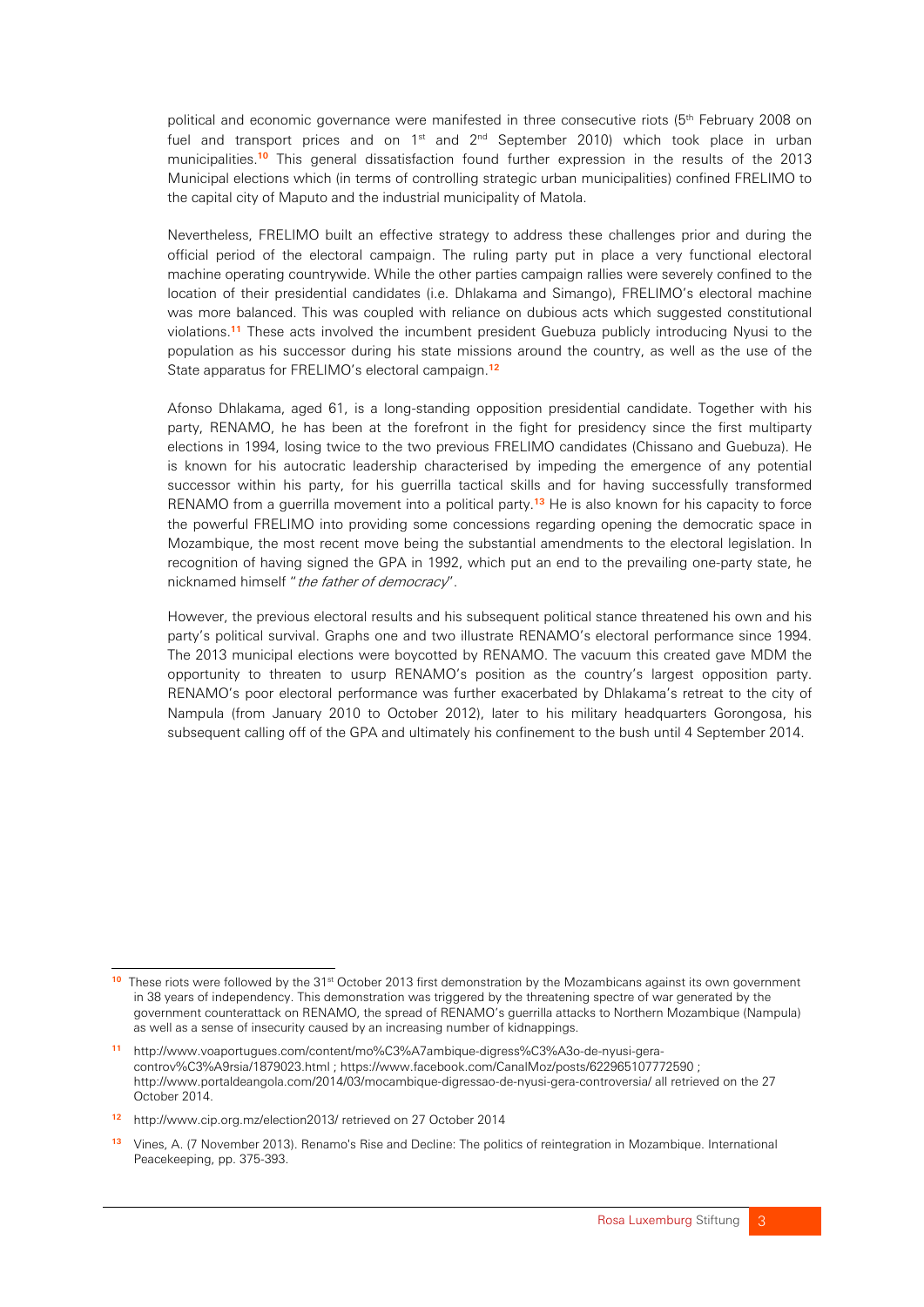

Note: Presidential candidates: FRELIMO 1994 – 1999 (Joaquim Chissano), 2004 – 2009 (Armando Guebuza), 2014 (Filipe Nyusi); RENAMO 1994,1999,1004 and 2014 (Afonso Dhlakama); MDM 2009 – 2014 (Daviz Simango). Figures from 2014 are the official preliminary results.



Note: Figures from 2014 are the official preliminary results. UD (União Democrática) was a coalition of three political parties: Partido Liberal e Democrático (PALMO), Partido Nacional Democrático (PANADE) and Partido Nacional Moçambicano (PANAMO).

Daviz Mbepo Simango, a 50 year old civil engineer and his party MDM went to the polls galvanized by the results of the 2013 municipal elections. He is said to be open-minded, humble and infinitely more accessible than Dhlakama. He is said to be receptive of opinions and people outside the party with the most palpable example being that senior positions in the party have been awarded to FRELIMO, RENAMO and other political party dissidents.**<sup>14</sup>** Apart from preserving its control over the city of Beira since 2008, Simango and MDM expanded to the municipalities of Quelimane, Nampula and Gúruè and

 $14$ **<sup>14</sup>** The former and the current MDM General Secretaries are former RENAMO members, Ismael Mussa and Luís Boavida respectively. The party's head of the parliamentary group and brother of Daviz Simango is a former member of PCN (Partido de Convenção Nacional).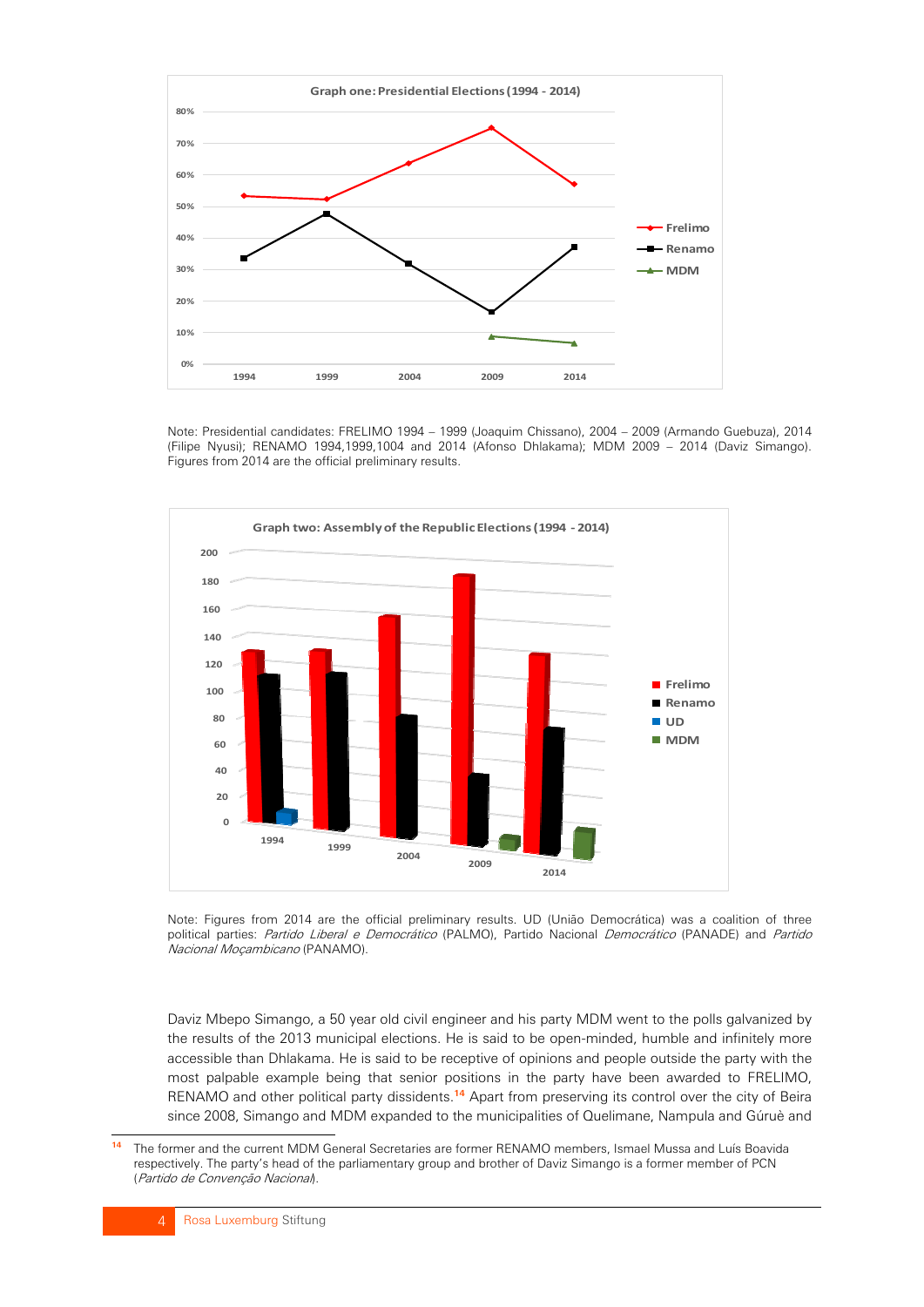secured its presence in all 52 municipal assemblies in the country. More notably, the difference between FRELIMO and MDM votes in urban municipalities was negligible, while MDM secured the highest number of votes ever recorded by an opposition party in Mozambique. This coupled with the results of a number of pre-election polls (surveys), which expected that Simango would either achieve presidential victory or a second round run against FRELIMO's Filipe Nyusi.**<sup>15</sup>** Rumours prior to the elections indicated that FRELIMO thought that Simango and MDM posed a greater threat to them than did Dhlakama and RENAMO.

#### THE RETURN OF THE "MARTYR"

Dhlakama and RENAMOs' present electoral performance is an irrefutable indicator that he and his party were capable of profiting from the most recent political and military instability in Mozambique. Coming from a decreasing popularity, he somehow succeeded in selling to many Mozambicans an image of the guardian of social justice, democratic principles and effective peace in Mozambique. He publicly justified his confinement in rural Gorongosa district over the past two years using well-known and generally accepted facts. Apart from the re-integration of RENAMO's residual troops into the national army and police (as part of the peace building strategy adopted in 1992 with the GPA), he professed to be fighting for significant amendments to the electoral legislation (generally assumed to favour FRELIMO and thus thwarting the people's desire for change) as well as for the *de-partization* of the State apparatus and a fair distribution of the country's wealthy. It is again generally accepted that FRELIMO controls the State apparatus and the economy. Added to this is the deciding element that Dhlakama "determines" the state of war and peace in Mozambique. Dhlakama subjected his return from the bush and participation in this election to the signing of the ceasefire agreement and the awarding of amnesty to everybody accused of violations committed in the context of the military instability (government officials and Renamo cadres alike). Consequently, he was only able to use 26 of the 45 days legally established for the electoral campaign.**<sup>16</sup>** Nonetheless, Dhlakama's political rallies attracted unprecedented masses even in territories known as FRELIMO's strongholds (Cabo Delgado, Inhambane, Gaza and Maputo).**<sup>17</sup>**

#### PRAWN EATERS VERSUS LOCAL WATCHDOGS

International and local election observers strongly disagreed with each other in their own preliminary findings. While international observers declared the elections generally free, fair and transparent, local observers did not. Consequently they vehemently criticised their international counterparts. At a press conference at the headquarters of the coalition of local observer NGO's, Maria Alice Mabota, the President of the Mozambican Human Rights League remarked: "(…) we had told them not to come here to just stay in the hotels eating prawns (…)" (M. A. Mabota, personal communication, October 17, 2014).**<sup>18</sup>** By "them" Mabota referred to the group of international electoral observers (mainly from the European Union and SADC, Carter Centre and the Commonwealth etc.) who concluded in their preliminary evaluation reports that the elections had been generally free, transparent and fair. "How can you name it free when some people were not allowed to vote? How can you call it transparent when there were cases of ballot box stuffing? How can you call it fair when the law was not fully observed?" (M. A. Mabota, personal communication, October 29, 2014). In fact, while sometimes referring to the same incidents like theft of ballot boxes and violence in areas normally favouring the

**<sup>17</sup>** http://tim.sapo.mz/videos/tim//l31fiLfdjqzcl4FPedLO ; http://www.rtp.pt/noticias/index.php?article=773418&tm=7&layout=121&visual=49 ; https://www.facebook.com/CanalMoz/posts/725299054205861 all retrieved on 28 October 2014.

<sup>-</sup>**<sup>15</sup>** http://debatesedevaneios.blogspot.com/2014/02/luisa-diogo-canditada-mais-popular-da.html; http://www.asemana.publ.cv/spip.php/images/spip.php?breve4238&ak=1&debut\_breves=20; http://comunidademocambicana.blogspot.com/2014/08/cidade-de-nampula-colocaria-nyusi-e.html; all retrieved on 25 October 2014.

**<sup>16</sup>** The amnesty act was passed by the national parliament and subsequently promulgated by the president on the 14 August 2014. The official launch of the electoral campaign took place on 31 August 2014. However Dhlakama only started physically campaigning on 16 September 2014.

**<sup>18</sup>** The coalition was composed of the following national NGO's: Liga Moçambicana dos Direitos Humanos (in English: Mozambican Human Rights League); Fórum Mulher; Parlamento Juvenil; Forcom and CIP.